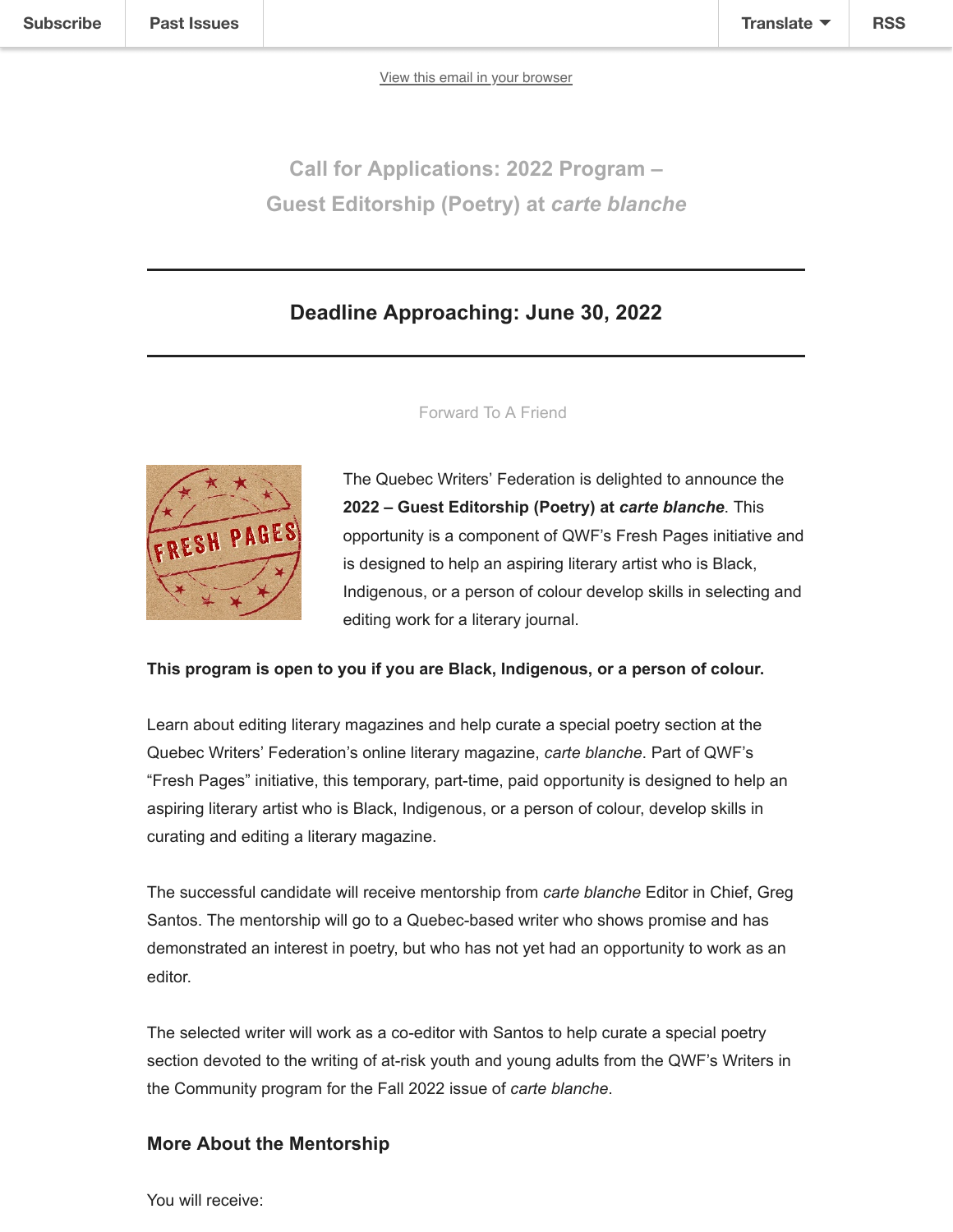2022

- a \$400 honorarium
- a free one-year membership (or extension of membership) in the Quebec Writers' Federation

#### **Your Mentor**



**Greg Santos** is a poet, editor, and educator. He is the author of *Ghost Face* (DC Books, 2020) and several other poetry collections. He is an adoptee with Cambodian, Portuguese, and Spanish heritage. He is the Editor in Chief of the QWF's online literary magazine, *carte blanche*. He regularly works with youth and at-risk communities and is a course leader and designer at The Thomas More Institute. He lives in Tio'tia:ke/Montréal with his family.

#### **Eligibility**

- Applicants must live in Quebec and be Black, Indigenous, or a person of colour.
- There is no age or publication requirement. We invite students and seniors to apply.
- Writers who have already worked as an editor for a professional magazine or literary journal are not eligible to apply.

#### **Timeline**

- Call for applications: April 22, 2022
- Deadline for applications: June 30, 2022
- Notification of results: mid-July 2022
- Publication of special poetry section in *carte blanche*: Fall 2022

#### **How To Apply:**

Please submit the following:

- A cover letter (maximum 1 page), including:
- Why you are interested in this editing mentorship;
- Confirmation that you meet the eligibility criteria;
- A sample of your poetry (maximum 2 pages);
- Your full name and a way to contact you.

Submit to [admin@qwf.org](mailto:admin@qwf.org) or by mail to:

"Fresh Pages" Editing Mentorship Quebec Writers' Federation